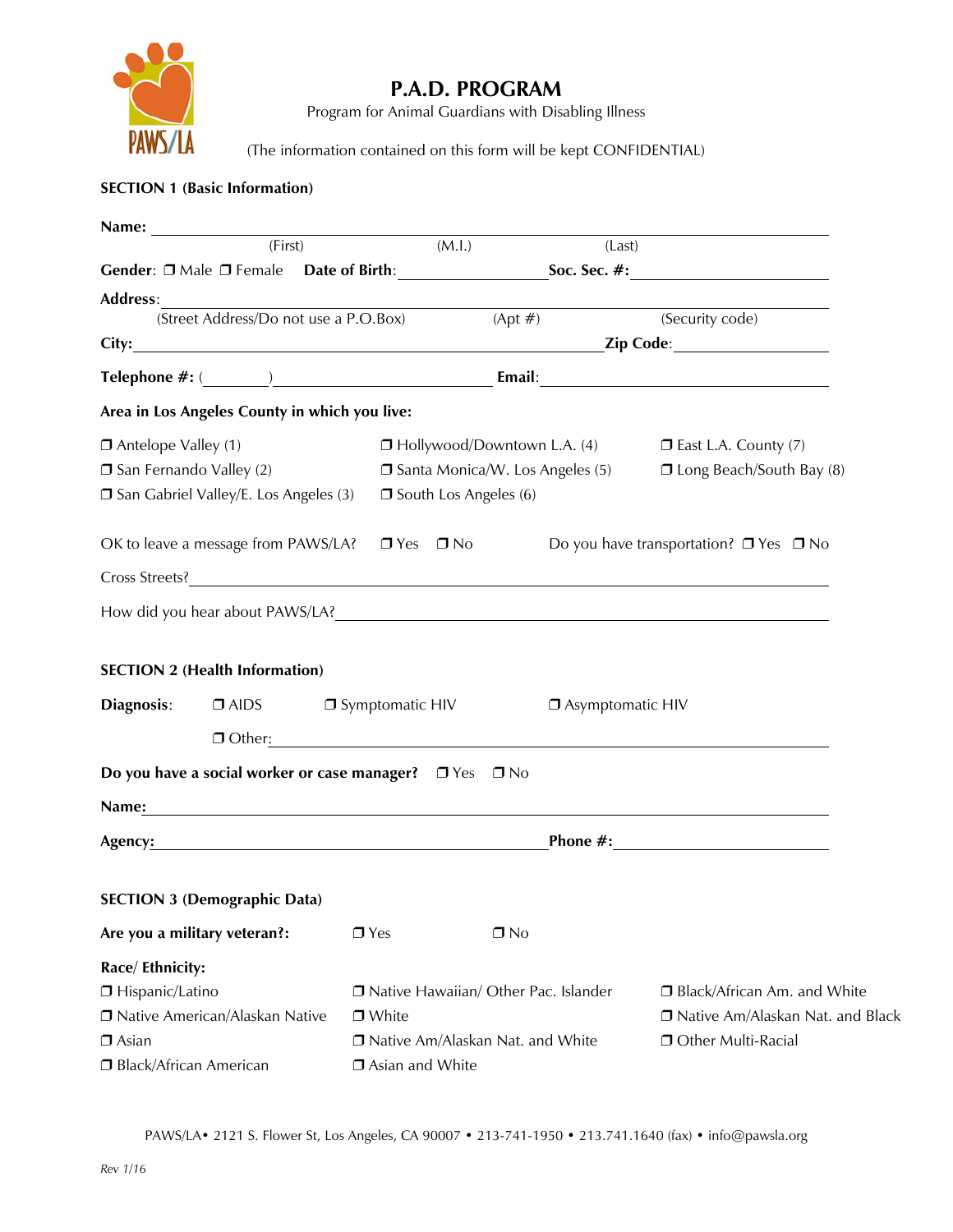| <b>Housing Situation:</b>            | □ Emergency Shelter or No Housing |                        | $\Box$ Private Housing<br>Jail/Prison/Juvenile Facility |                                           |  |  |  |
|--------------------------------------|-----------------------------------|------------------------|---------------------------------------------------------|-------------------------------------------|--|--|--|
|                                      | □ Temporary Housing               |                        |                                                         |                                           |  |  |  |
| <b>Bedroom Composition:</b>          | $\Box$ Single                     | $\Box$ 1 bdrm          | $\Box$ 2 bdrm                                           | $\Box$ 3 bdrm                             |  |  |  |
|                                      | $\Box$ 4 bdrm                     | $\Box$ 5 bdrm          |                                                         |                                           |  |  |  |
| Number of people in household:       |                                   |                        |                                                         |                                           |  |  |  |
| <b>Gross Monthly Income:</b>         | $\Box$ No income                  | $\square$ \$1 - \$150  |                                                         | $\Box$ \$151 - \$250 $\Box$ \$251 - \$500 |  |  |  |
|                                      | $\Box$ \$501-\$1,000              | $\Box$ \$1,001-\$1,500 |                                                         | $\Box$ \$1,5001-\$2,000 $\Box$ \$2,000+   |  |  |  |
| <b>SECTION 4 (Emergency Contact)</b> |                                   |                        |                                                         |                                           |  |  |  |
|                                      | Contact 1:                        |                        |                                                         | Relationship:                             |  |  |  |
| $Home\#:($ ( )                       |                                   |                        |                                                         | Work $\#$ : ( )                           |  |  |  |
| Contact 2:                           |                                   |                        |                                                         | Relationship:                             |  |  |  |
| Home $\#$ : $($                      |                                   | Work $#:$ (            |                                                         |                                           |  |  |  |

#### **SECTION 5 (Adoption Information)**

Please provide information on who will adopt your companion animal(s) should the need arise. Also, please keep all companion animal health records and registration papers in proper order and readily accessible.

| Name:    | Phone $#:$ ( |           |  |  |
|----------|--------------|-----------|--|--|
| Address: |              |           |  |  |
| City:    | State:       | Zip code: |  |  |

## **SECTION 6 (Verification of Eligibility)**

In order to register as a client of PAWS/LA, please **attach** verification of the following:

❒ Proof of Los Angeles County residency (California Driver's License; utility bill; rental agreement)

❒ Proof of Income (SSI and/or SSD award letter; bank statement)

❒ Proof of Medical Disability & Diagnosis (physician's letter confirming disability due to illness)

❒ Proof of spay/neuter of your companion animal(s) (certificate issued by veterinary service provider)

#### **SECTION 7 (Consent to Release Information/Statement of Fact)**

- ❒ I hereby authorize PAWS/LA and its representatives to share/access information with/from relevant agencies regarding services I have received and/or requested.
- ❒ I hereby certify by my signature below that the information I have provided to PAWS/LA is true and correct to the best of my knowledge. I also understand that any false information provided to PAWS/LA will result in permanent termination of services:

| <b>Client Signature:</b> | <b>Date:</b> |
|--------------------------|--------------|
|--------------------------|--------------|

PAWS/LA• 2121 S. Flower St, Los Angeles, CA 90007 • 213-741-1950 • 213.741.1640 (fax) • info@pawsla.org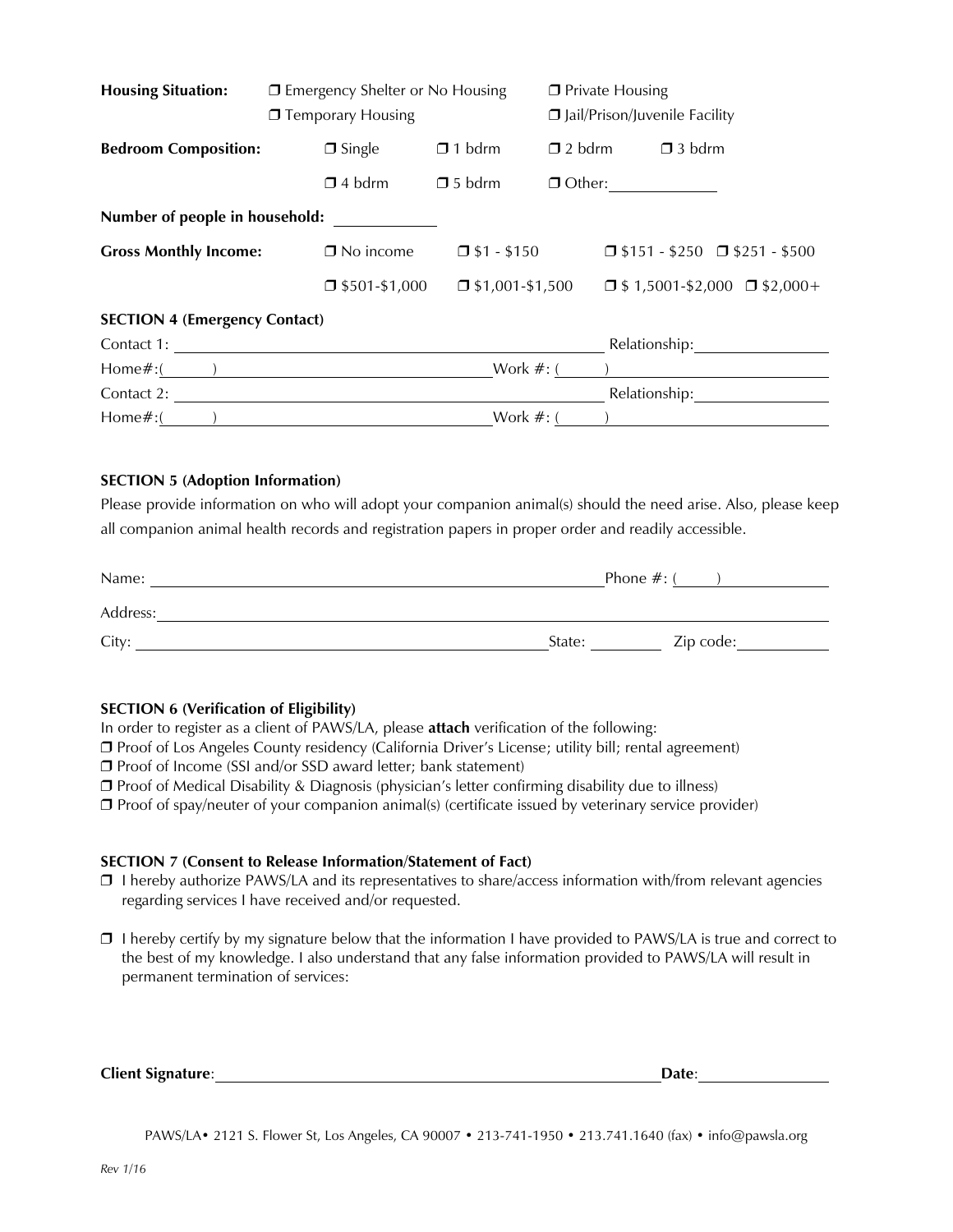

# **COMPANION ANIMAL INFORMATION**

| Your Name: 1999 - 1999 - 1999 - 1999 - 1999 - 1999 - 1999 - 1999 - 1999 - 1999 - 1999 - 1999 - 1999 - 1999 - 1                                                                                                                 |                           |  |                                                |              |                     |                   |                      |  |
|--------------------------------------------------------------------------------------------------------------------------------------------------------------------------------------------------------------------------------|---------------------------|--|------------------------------------------------|--------------|---------------------|-------------------|----------------------|--|
|                                                                                                                                                                                                                                |                           |  |                                                |              |                     |                   |                      |  |
| $\Box$ Dog $\Box$ Cat                                                                                                                                                                                                          | $\Box$ Male $\Box$ Female |  |                                                |              |                     |                   |                      |  |
| Breed: Weight: Weight: Network of the Color: Color: Network of the Weight: Network of the Color: Network of the Network of the Network of the Network of the Network of the Network of the Network of the Network of the Netwo |                           |  |                                                |              |                     |                   |                      |  |
| Please check Yes or No for each of the following questions.                                                                                                                                                                    |                           |  |                                                |              |                     |                   |                      |  |
| Is he/she Spayed/Neutered?                                                                                                                                                                                                     |                           |  | $\Box$ Yes                                     | $\Box$ No    |                     |                   |                      |  |
| Are shots current?                                                                                                                                                                                                             |                           |  |                                                | $\square$ No |                     |                   |                      |  |
| Does he/she have ID tags?                                                                                                                                                                                                      |                           |  | $\Box$ Yes                                     | $\Box$ No    |                     |                   |                      |  |
| Does he/she have a microchip?                                                                                                                                                                                                  |                           |  | $\Box$ Yes $\Box$ No                           |              |                     |                   |                      |  |
| If yes, have you registered it?                                                                                                                                                                                                |                           |  | $\Box$ Yes $\Box$ No                           |              |                     |                   |                      |  |
| What is her/his temperament? $\Box$ Friendly                                                                                                                                                                                   |                           |  | $\Box$ Reserved                                |              | $\Box$ Very Shy     | $\Box$ Aggressive |                      |  |
| Is he/she okay around dogs:                                                                                                                                                                                                    |                           |  | Males? $\Box$ Yes $\Box$ No                    |              | Females? □ Yes □ No |                   |                      |  |
| Is he/she okay around cats:                                                                                                                                                                                                    |                           |  | Males? $\Box$ Yes $\Box$ No                    |              | Females? □ Yes □ No |                   |                      |  |
| Is he/she okay around children?                                                                                                                                                                                                |                           |  | $\Box$ Yes                                     | $\Box$ No    |                     |                   |                      |  |
| Is he/she housebroken or litter box trained?                                                                                                                                                                                   |                           |  | $\Box$ Yes $\Box$ No                           |              |                     |                   |                      |  |
| Any chronic health problems?<br><u>D</u> Yes D No If yes, what chronic health problems?<br><u>D Yes D No If yes, what chronic health problems?</u>                                                                             |                           |  |                                                |              |                     |                   |                      |  |
| Any special diet requirements? $\Box$ Yes $\Box$ No If yes, which food?                                                                                                                                                        |                           |  |                                                |              |                     |                   |                      |  |
| Is he/she on medication?                                                                                                                                                                                                       |                           |  | $\Box$ Yes $\Box$ No If yes, which medication? |              |                     |                   |                      |  |
| For Cats: Is he/she kept: $\Box$ indoor $\Box$ outdoor $\Box$ both                                                                                                                                                             |                           |  |                                                |              |                     |                   |                      |  |
| For Dogs:<br>Can he/she be left alone in the house?                                                                                                                                                                            |                           |  | $\Box$ Yes $\Box$ No                           |              |                     |                   |                      |  |
| Can he/she be left alone in a fenced yard? $\Box$ Yes $\Box$ No If yes, is he/she a digger? $\Box$ Yes $\Box$ No                                                                                                               |                           |  |                                                |              |                     |                   |                      |  |
| Leash-trained? $\Box$ Yes $\Box$ No Crate-trained? $\Box$ Yes $\Box$ No Is he/she a barker?                                                                                                                                    |                           |  |                                                |              |                     |                   | $\Box$ Yes $\Box$ No |  |
|                                                                                                                                                                                                                                |                           |  |                                                |              |                     |                   |                      |  |
|                                                                                                                                                                                                                                |                           |  |                                                |              |                     |                   |                      |  |
| Bad habits/fears?                                                                                                                                                                                                              |                           |  |                                                |              |                     |                   |                      |  |